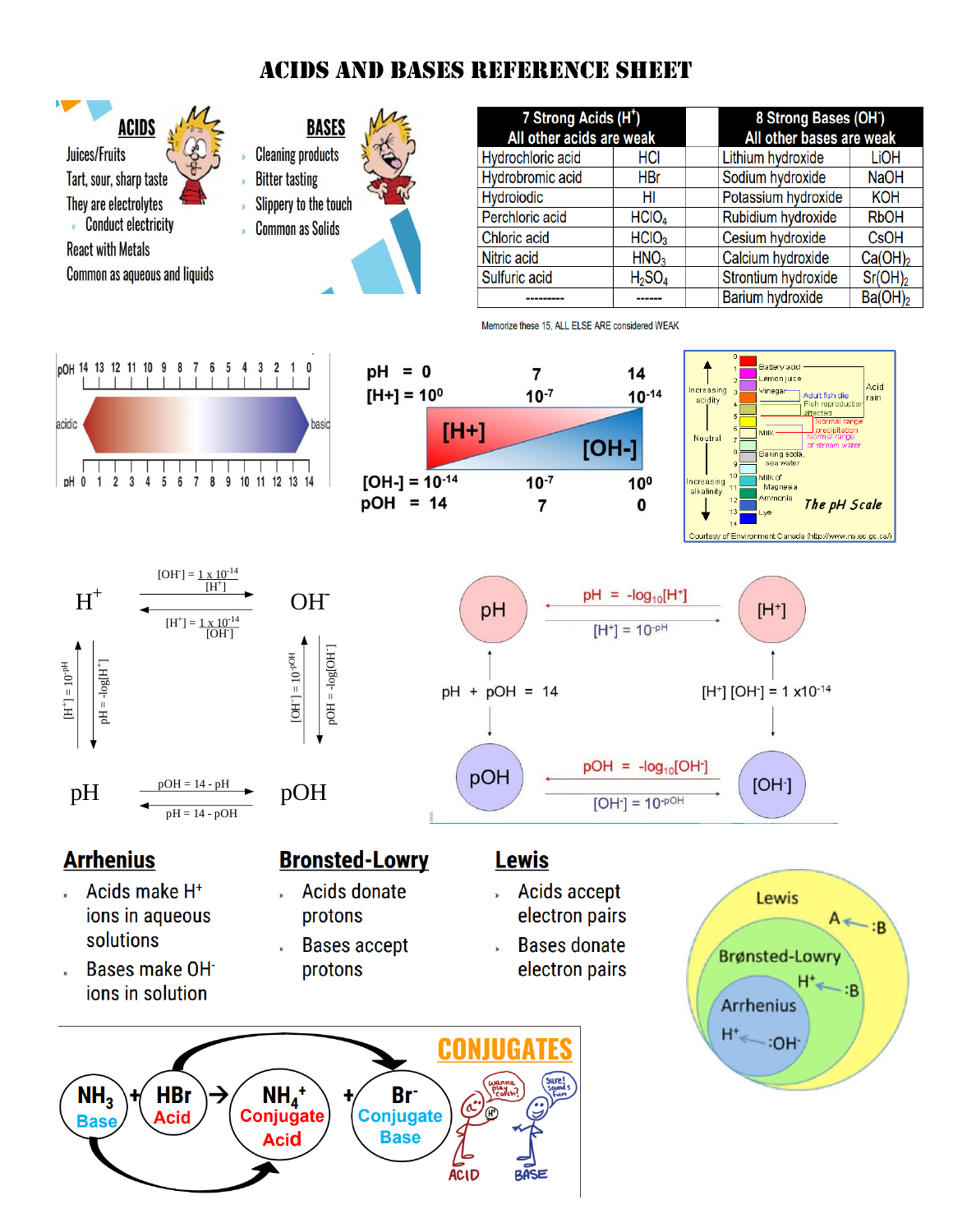| <b>STRONG ACIDS</b> |                                |                  |            |  |  |  |
|---------------------|--------------------------------|------------------|------------|--|--|--|
| Acid                | <b>Formula</b>                 | Conj. Base       | $K_{a}$    |  |  |  |
| Perchloric          | HCIO <sub>4</sub>              | ClO <sub>4</sub> | Very large |  |  |  |
| Hydriodic           | HI                             | ŀ                | Very large |  |  |  |
| Hydrobromic         | <b>HBr</b>                     | Br               | Very large |  |  |  |
| Hydrochloric        | HCI                            | CF.              | Very large |  |  |  |
| <b>Nitric</b>       | HNO <sub>3</sub>               | NO <sub>3</sub>  | Very large |  |  |  |
| Sulfuric            | H <sub>2</sub> SO <sub>4</sub> | HSO <sub>4</sub> | Very large |  |  |  |
| Hydronium ion       | $H_3O^+$                       | H <sub>2</sub> O | 1.0        |  |  |  |

| <b>COMMON WEAK ACIDS</b> |                                                             |                                   |                       |  |  |
|--------------------------|-------------------------------------------------------------|-----------------------------------|-----------------------|--|--|
| Acid                     | <b>Formula</b>                                              | Conj.Base                         | $K_{a}$               |  |  |
| lodic                    | HIO <sub>3</sub>                                            | IO <sub>3</sub>                   | $1.7 \times 10^{-1}$  |  |  |
| Oxalic                   | $H_2C_2O_4$                                                 | HC <sub>2</sub> O <sub>4</sub>    | $5.9 \times 10^{-2}$  |  |  |
| Sulfurous                | $H_2SO_3$                                                   | HSO <sub>3</sub>                  | $1.5 \times 10^{-2}$  |  |  |
| Phosphoric               | $H_3PO_4$                                                   | $H_2PO_4^-$                       | $7.5 \times 10^{-3}$  |  |  |
| Citric                   | H <sub>3</sub> C <sub>6</sub> H <sub>5</sub> O <sub>7</sub> | $H_2C_6H_5O_7$                    | $7.1 \times 10^{-4}$  |  |  |
| <b>Nitrous</b>           | HNO <sub>2</sub>                                            | NO <sub>2</sub>                   | $4.6 \times 10^{-4}$  |  |  |
| Hydrofluoric             | HF                                                          | F٠                                | $3.5 \times 10^{-4}$  |  |  |
| Formic                   | <b>HCOOH</b>                                                | HCOO <sup>-</sup>                 | $1.8 \times 10^{-4}$  |  |  |
| Benzoic                  | C6H <sub>5</sub> COOH                                       | C6H <sub>5</sub> COO <sup>-</sup> | $6.5 \times 10^{-5}$  |  |  |
| Acetic                   | CH <sub>3</sub> COOH                                        | CH <sub>3</sub> COO-              | $1.8 \times 10^{-5}$  |  |  |
| Carbonic                 | H <sub>2</sub> CO <sub>3</sub>                              | HCO <sub>3</sub>                  | $4.3 \times 10^{-7}$  |  |  |
| Hypochlorous             | <b>HCIO</b>                                                 | CIO <sup>-</sup>                  | $3.0 \times 10^{-8}$  |  |  |
| Hydrocyanic              | <b>HCN</b>                                                  | CN <sup>-</sup>                   | $4.9 \times 10^{-10}$ |  |  |

| <b>COMMON WEAK BASES</b> |                                 |                             |                       |  |  |
|--------------------------|---------------------------------|-----------------------------|-----------------------|--|--|
| <b>Base</b>              | <b>Formula</b>                  | Conj. Acid                  | Kь                    |  |  |
| Ammonia                  | NH <sub>3</sub>                 | $NH_4$ <sup>+</sup>         | $1.8 \times 10^{-5}$  |  |  |
| Methylamine              | CH <sub>3</sub> NH <sub>2</sub> | $CH3NH3+$                   | $4.38 \times 10^{-4}$ |  |  |
| Ethylamine               | $C_2H_5NH_2$                    | $C_2H_5NH_3^+$              | 5.6 x $10^{-4}$       |  |  |
| Diethylamine             | $(C_2H_5)_2NH$                  | $(C_2H_5)_2NH_2^+$          | $1.3 \times 10^{-3}$  |  |  |
| Triethylamine            | $(C2H5)3N$                      | $(C_2H_5)_3NH^+$            | $4.0 \times 10^{-4}$  |  |  |
| Hydroxylamine            | HONH <sub>2</sub>               | $HONH3$ <sup>+</sup>        | $1.1 \times 10^{-8}$  |  |  |
| Hydrazine                | $H_2$ NNH <sub>2</sub>          | $H_2$ NN $H_3$ <sup>+</sup> | $3.0 \times 10^{-6}$  |  |  |
| Aniline                  | $C_6H_5NH_2$                    | C6H5NH3 <sup>+</sup>        | $3.8 \times 10^{-10}$ |  |  |
| Pyridine                 | C <sub>5</sub> H <sub>5</sub> N | $C_5H_5NH^+$                | $1.7 \times 10^{-9}$  |  |  |